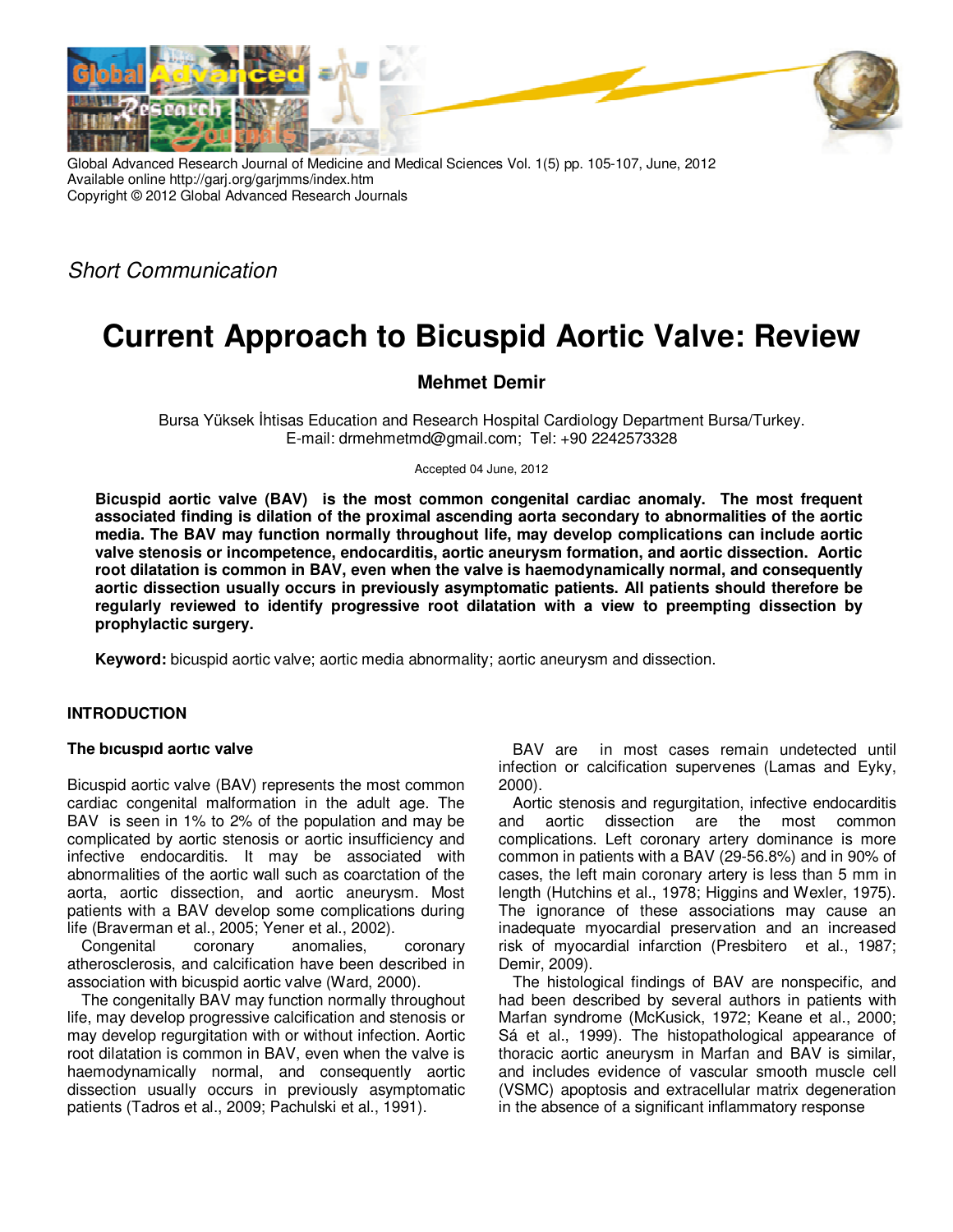(Schmid et al., 2004).

Abnormalities in the ascending aorta of the patients with BAV, specifically premature medial layer VSMC apoptosis, have been described, explaining the higherthan-expected prevalance of aortic dissection in these patients (Nistri et al., 2002).

Also recently studies show less elastic tissue in the aortas of BAV patients (Parai et al., 1999; De Backer et al., 2006).

In patient with BAV there are fibrillin, fibronectin, and tenascin abnormality. Additionally Bonderman et al suggested that a primary role for VMSC apoptosis in the development of aneurysm these patients (Bonderman et al., 1999).

The FBN1 gene encodes fibrillin-1, a large glycoprotein that is secreted from cells and deposited in the extracellular matrix in structures called microfibrils. Microfibrils are found at the periphery of elastic fibers, including the elastic fibers in the medial layer of the ascending aorta, and in tissues not associated with elastic fibers (Hiratzka et al., 2010).

Fedak et al suggested that fibrilin-1 content was reduced in patient with BAV (Fedak et al., 2003).

The histopathological appearance of thoracic aortic aneurysm in Marfan and BAV is similar, and includes evidence of VSMC apoptosis and extracellular matrix degeneration in the absence of a significant inflammatory response .Abnormalities in the ascending aorta of the patients with BAV, specifically premature medial layer smooth muscle cell apoptosis, have been described, explaining the higherthan-expected prevalance of aortic dissection in these patients (Schmid et al., 2004; Parai et al., 1999).

Recently Kiotsekoglou et al. demonstrated significant biventricular diastolic and biatrial systolic and diastolic dysfunction in Marfan syndrome patients. Also speculated that these findings suggest that Marfan syndrome affects diastolic function independently. Diastolic abnormalities could be attributed to fibrillin-1 deficiency and dysregulation of transforming growth factor-b activity in the cardiac extracellular matrix (Kiotsekoglou et al., 2009). Recently Santarpia et al demonstrated that left ventricular longitudinal (p=0.01), circumferential ( $p=0.01$ ) and radial ( $p<0.001$ ) strain (%) were lower in BAV (Santarpia et al., 2011).

Recently published Guidelines (Hiratzka et al., 2010) for the diagnosis and management of patients with thoracic aortic disease recommendations for BAV are summarized below:

CLASS I

1. First-degree relatives of patients with a BAV, premature onset of thoracic aortic disease with minimal risk factors, and/or a familial form of thoracic aortic aneurysm and dissection should be evaluated for the presence of a BAV and asymptomatic thoracic aortic disease. (Level of Evidence: C)

2. All patients with a BAV should have both the aortic root and ascending thoracic aorta evaluated for evidence of aortic dilatation (Level of Evidence: B)

3. Should undergo elective operation at smaller diameters (4.0 to 5.0 cm ) to avoid acute dissection or rupture. (Level of Evidence: C)

4. Patients with a growth rate of more than 0.5 cm/year in an aorta that is less than 5.5 cm in diameter should be considered for operation. (Level of Evidence: C)

5. Patients undergoing aortic valve repair or replacement and who have an ascending aorta or aortic root of greater than 4.5 cm should be considered for concomitant repair of the aortic root or replacement of the ascending aorta. (Level of Evidence: C)

6. Elective aortic replacement is reasonable for patients with BAV when the ratio of maximal ascending or aortic root area (Tr2) in cm2 divided by the patient's height in meters exceeds 10 (CLASS IIa, Level of Evidence: C).

Consequently aortic stenosis and regurgitation, infective endocarditis and aortic dissection are the most common complications of BAV additionaly this process continues after valve replacement. The person with BAV requires continuous surveillance to treat associated lesions and prevent complications. Arterial hypertension should be meticulously controlled. Smoking should be discouraged and control of hypercholesterolaemia considered, in view of the impact of these factors on the development of aortic stenosis. Aortic root dilatation is common in BAV, even when the valve is haemodynamically normal, and consequently aortic dissection usually occurs in previously asymptomatic patients. All patients should therefore be regularly reviewed to identify progressive root dilatation.

#### **REFERENCES**

- Bonderman D, Gharehbaghi-Schnell E, Wollenek G, Maurer G, Baumgartner H, Lang IM (1999). Mechanisms underlying aortic dilatation in congenital aortic valve malformation. Circulation. 99:2138 2143.
- Braverman AC, Güven H, Beardslee MA, Makan M, Kates AM, Moon MR (2005). The bicuspid aortic valve. Curr. Probl. Cardiol. 30:470- 522.
- De Backer JF, Devos D, Segers P, Matthys D, François K, Gillebert TC, De Paepe AM, De Sutter J (2006). Primary impairment of left ventricular function in Marfan syndrome. Int. J. Cardiol. 112:353–358.
- Demir M (2009). Acute myocardial infarction in a young patient with bicuspid aortic valve. Turk Kardiyol Dern Ars. Oct. 37(7):490-2.
- Fedak PW, de Sa MP, Verma S, Nili N, Kazemian P, Butany J, Strauss BH, Weisel RD, David TE (2003). Vascular matrix remodeling in patients with bicuspid aortic valve malformations: implications for aortic dilatation. J. Thorac. Cardiovasc Surg. 126(3):797-806.
- Higgins CB, Wexler L (1975). Reversal of dominance of the coronary arterial system in isolated aortic stenosis and bicuspid aortic valve. Circulation 52: 292–296.
- Hiratzka LF, Bakris GL, Beckman JA, Bersin RM, Carr VF, Casey DE Jr, Eagle KA, Hermann LK, Isselbacher EM, Kazerooni EA, Kouchoukos NT, Lytle BW, Milewicz DM, Reich DL, Sen S, Shinn JA, Svensson LG. Williams DM. ACCF/AHA/AATS/ACR/ASA/SCA/SCAI/SIR/STS/SVM Guidelines for the diagnosis and management of patients with thoracic aortic